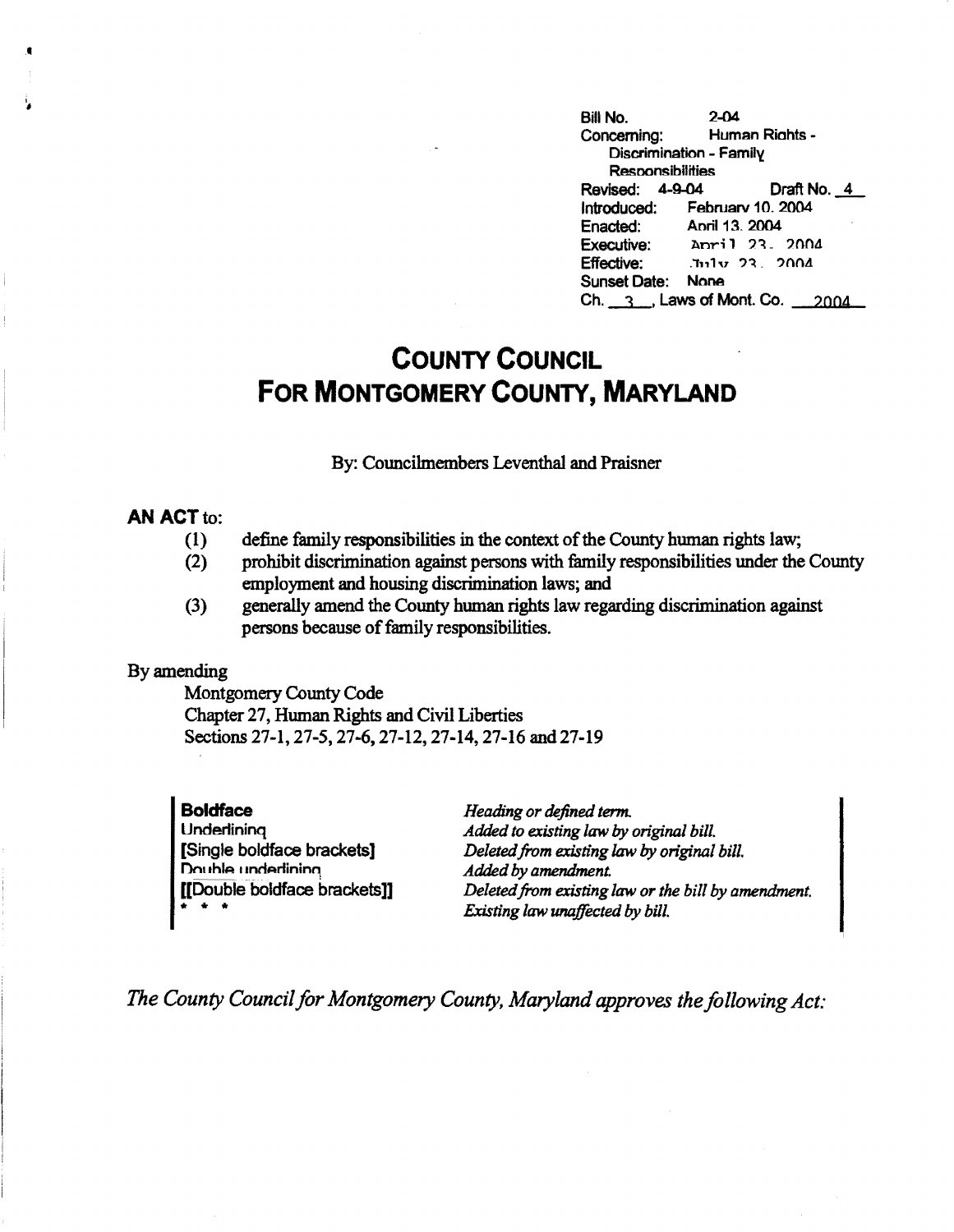1

### **Sec. 1. Section 27-1 is amended as follows:**

#### 2 **27-1. Statement of policy.**

3 4 *5*  6 7 8 9 10 11 12 13 14 15 16 17 **(a)** The County Council finds that discrimination because of race, color, religious creed, ancestry, national origin, age, sex, marital status, disability, genetic status, presence of children, familv resnonsibilities. source of income, or sexual orientation adversely affects the health, welfare, peace, and safety of the community. Persons subject to discrimination suffer unemployment and under employment resulting in low family income, overcrowded housing, poor health conditions, antisocial behavior, poverty, and lack of hope, injuring the public welfare, placing a burden upon the public treasury to ameliorate the conditions thus produced and creating conditions which endanger the public peace and order. Montgomery County's policy is to foster equal opportunity for all without regard to race, color, religious creed, ancestry, national origin, sex, marital status, age, disability, presence of children, familv resnonsibilities. source of income, sexual orientation, or genetic status and strictly in accord with their individual merits as human beings. **Sec. 2. Section 27-S is amended as follows:** 

#### 18 **27-S. Duties Generally**

19

2S

26

( a) The Commission must:

- 20 21 22 23 24 (1) Research, analyze, and disseminate information about activities and programs to eliminate prejudice, intolerance, bigotry, and discrimination. (2) Conduct educational and other programs to promote equal rights and opportunities of all persons regardless of race, color, religious creed, ancestry, national origin, sex, age, marital status, disability, sexual
	- orientation, genetic status, presence of children, familv resnonsibilities. or source of income.
- 27 28 (3) Promote goodwill, cooperation, understanding and human relations among all persons.
- 29 30 31 (4) Cooperate with interested citizens, racial, religious, and ethnic groups; and community, business, professional, technical, educational, and civic organizations.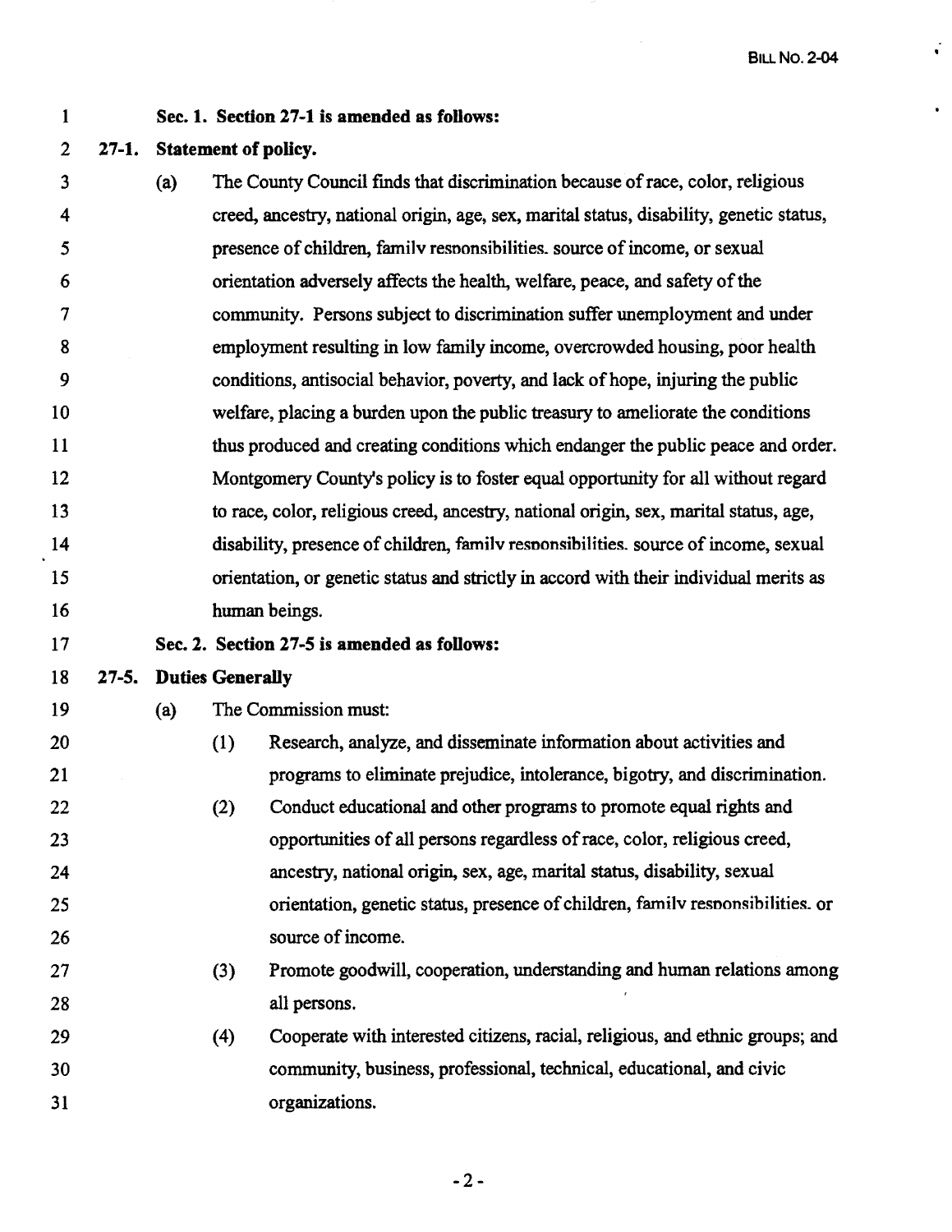• BILL **No. 2-04** 

. 32 (5) Cooperate with the County Executive and all governmental agencies on 33 matters within the Commission's jurisdiction. 34 (6) Study and investigate, through public or private meetings, conferences, 35 and public hearings, conditions that could result in discrimination, 36 prejudice, intolerance, or bigotry because of race, color, religious creed, 37 ancestry, national origin, sex, age, marital status, disability, sexual 38 orientation, genetic status, presence of children, farnilv resnonsibilities. or 39 source of income. 40 (7) Advise county residents, the County Council, the County Executive, and 41 the various departments of County, State, and federal governments about 42 racial, religious, and ethnic prejudice, intolerance, discrimination, and 43 bigotry, and recommend procedures, programs, and laws to promote and 44 protect equal rights and opportunities for all persons, regardless of race, *45* color, religious creed, ancestry, national origin, sex, age, marital status, 46 disability, sexual orientation, genetic status, presence of children, family 47 responsibilities. or source of income. 48 (8) Work to eliminate discrimination, prejudice, intolerance, and bigotry in 49 housing, recreation, education, health, employment, public *50* accommodations, justice, and related matters. 51 (9) Initiate and receive complaints of discrimination, prejudice, intolerance, *52* and bigotry from any person or group because of race, color, sex, age, 53 marital status, religious creed, ancestry, national origin, disability, sexual 54 orientation, ]or] genetic status, nresence of children. familv 55 resnonsibilities or source of income. that deprives that person or group of 56 equal rights, protection, or opportunity in employment, real estate, and 57 public accommodation. The Commission must: 58 (A) approve any conciliation agreement before the agreement in 59 enforceable as an order of the Commission; 60 (B) appoint a case review board under Section 27-2(b) and (c) to 61 consider and decide a complaint certified to the Commission under 62 Sections  $27-7(f)(2)$  or  $(g)(4)$ , and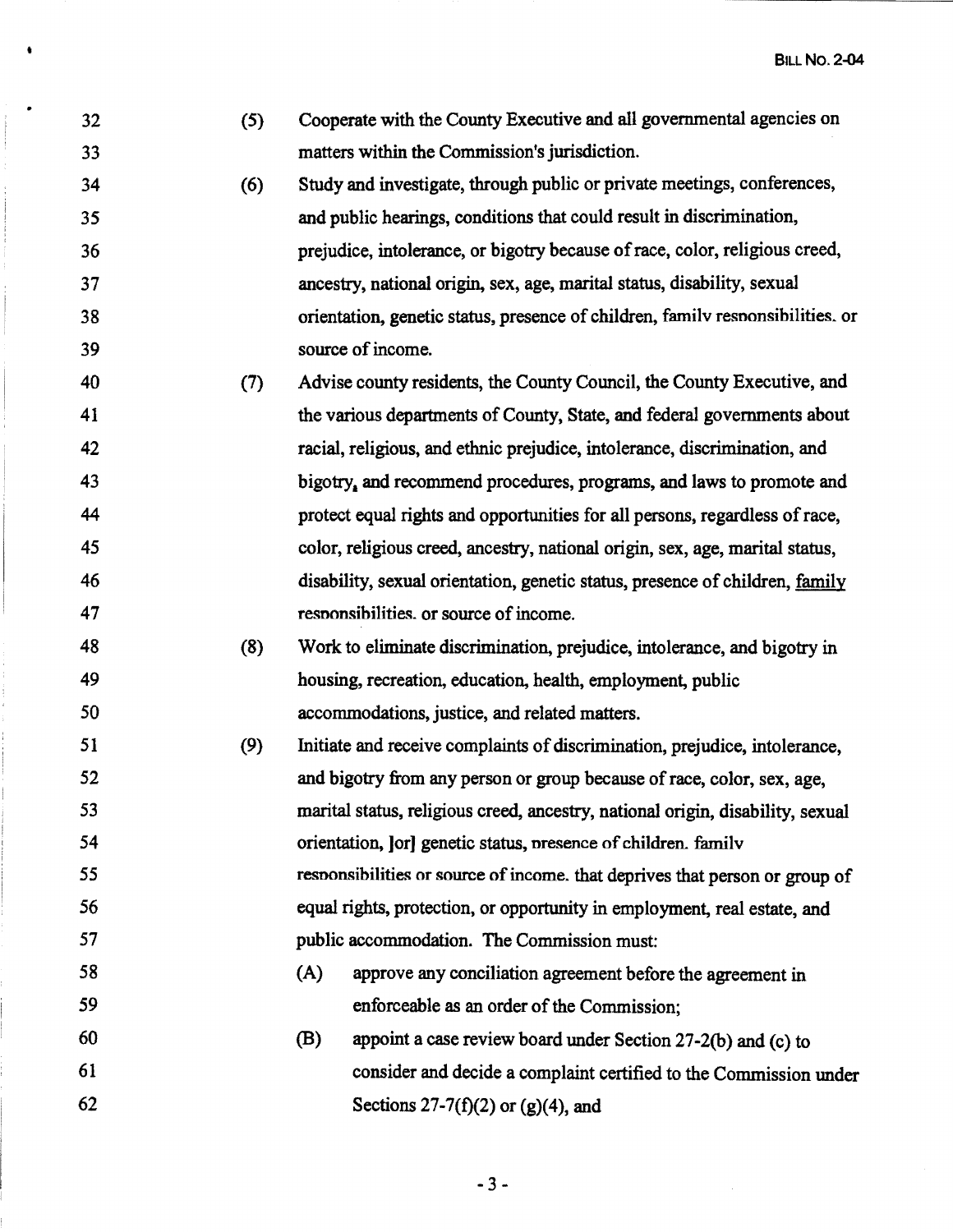$\bar{\blacklozenge}$ 

 $\hat{\mathbf{r}}$ 

| 63 |           |                      |      | (C)      |       | take any other action necessary to resolve a complaint under this                     |
|----|-----------|----------------------|------|----------|-------|---------------------------------------------------------------------------------------|
| 64 |           |                      |      |          |       | Article and any other applicable law.                                                 |
| 65 |           |                      | (10) |          |       | Keep a record of the Commission's hearings and activities and minutes of              |
| 66 |           |                      |      |          |       | all other meetings. The Commission is a public body under the State                   |
| 67 |           |                      |      |          |       | Public Information Act and Open Meetings Act.                                         |
| 68 |           |                      | (11) |          |       | Provide to the County Executive and County Council:                                   |
| 69 |           |                      |      | (A)      |       | a quarterly written or oral report of Commission activities and                       |
| 70 |           |                      |      |          |       | recommendations within 30 days after each calendar quarter; and                       |
| 71 |           |                      |      | (B)      |       | an annual written report summarizing Commission activities,                           |
| 72 |           |                      |      |          |       | goals, needs, and recommendations promptly after each calendar                        |
| 73 |           |                      |      |          | year. |                                                                                       |
| 74 |           |                      | (12) |          |       | Issue any other regulations under method (2) necessary to carry out this              |
| 75 |           |                      |      | article. |       |                                                                                       |
| 76 |           | (b)                  |      |          |       | If the County Executive does not object, the Commission may conduct additional        |
| 77 |           |                      |      |          |       | programs to relieve group tension or adverse intergroup actions resulting from        |
| 78 |           |                      |      |          |       | causes other than race, color, sex, religious creed, ancestry, national origin, age,  |
| 79 |           |                      |      |          |       | marital status, disability, sexual orientation, genetic status, presence of children, |
| 80 |           |                      |      |          |       | family responsibilities. or source of income.                                         |
| 81 |           |                      |      |          |       | Sec. 3. Section 27-6 is amended as follows:                                           |
| 82 | $27 - 6.$ | Definitions.         |      |          |       |                                                                                       |
| 83 |           |                      |      |          |       | The following words and phrases have the following meanings, unless the context       |
| 84 |           | indicates otherwise: |      |          |       |                                                                                       |
| 85 |           | $\mathbf{R}$         |      |          |       | Family responsibilities means the state of being [[a contributor to]] financially or  |
| 86 |           |                      |      |          |       | legally responsible for the support or care of a person or persons [[in a dependent   |
| 87 |           |                      |      |          |       | relationshin by blood or legal action]], regardless of the number of denendent        |
| 88 |           |                      |      |          |       | persons or the [[age(s)]] age of [[the]] any denendent [[nerson(s)]] person.          |
| 89 |           | $[(k)]$ (1)          |      | *        |       | *                                                                                     |
| 90 |           | [(1)] (m)            |      | *        |       | *                                                                                     |
| 91 |           | $[(m)]$ $(n)$        |      | *        | *     | *                                                                                     |
| 92 |           | $[(n)]$ (o)          |      | *        | *     | *                                                                                     |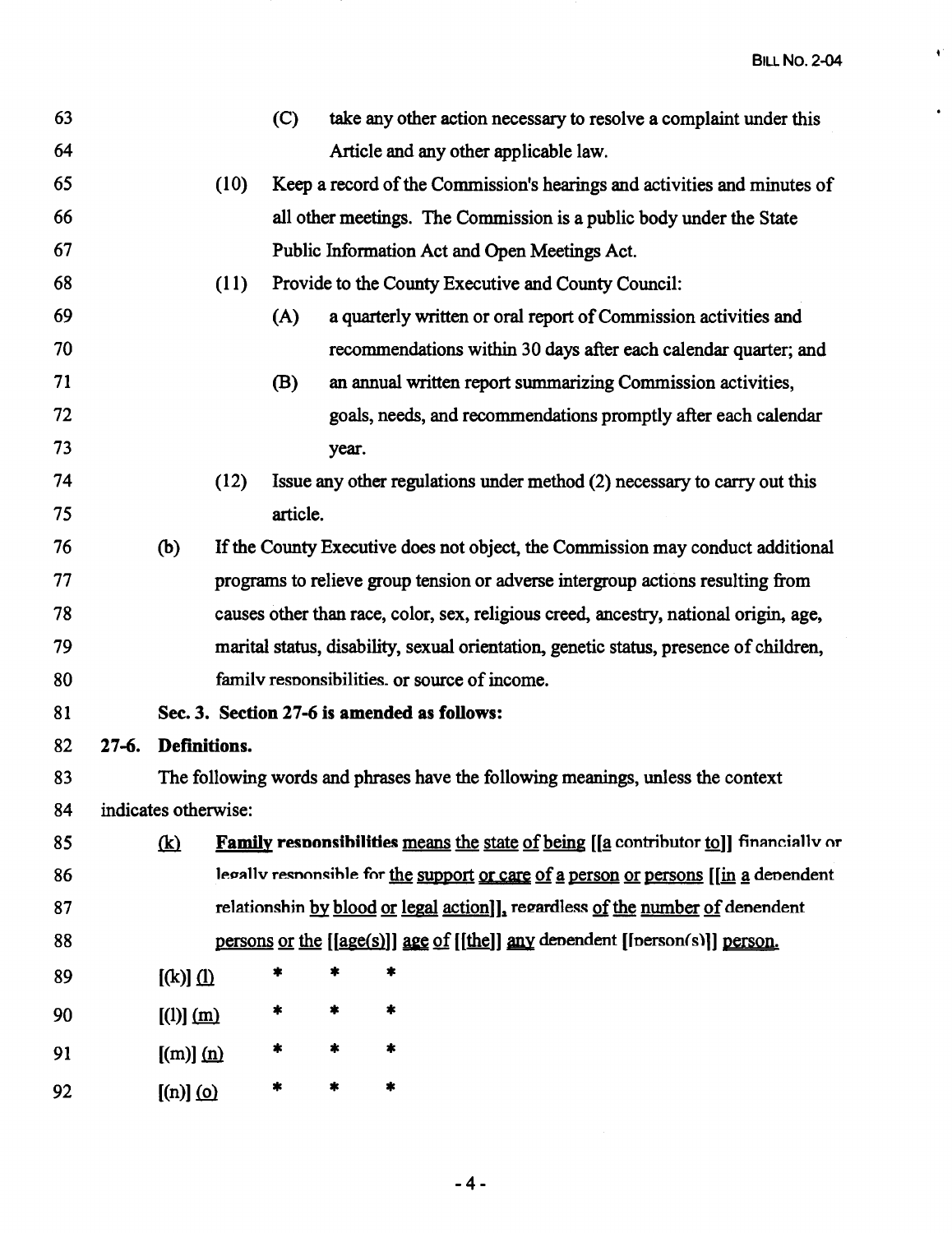| 93  | $[00]$ (p)                               | $\ast$ | *                | $\ast$                                                                                  |
|-----|------------------------------------------|--------|------------------|-----------------------------------------------------------------------------------------|
| 94  | $[$ (p) $]$ (g)                          | *      | *                | *                                                                                       |
| 95  | $[(q)]$ $(f)$                            | *      | $\ast$           | *                                                                                       |
| 96  | $[$ (r)] $\Omega$                        | *      | $\boldsymbol{*}$ | $\ast$                                                                                  |
| 97  | $[(s)]$ $(1)$                            | *      | *                | *                                                                                       |
| 98  | $[(t)]$ $($ u $)$                        | *      | $\pmb{\ast}$     | $\boldsymbol{*}$                                                                        |
| 99  | [(u)] (v)                                | *      | *                | $\ddagger$                                                                              |
| 100 | [(v)] (w)                                | *      | $\ast$           | $\pmb{\ast}$                                                                            |
| 101 | [(w)] (x)                                | *      | *                | *                                                                                       |
| 102 | $[(x)]$ $(y)$                            | *      | $\ast$           | $\ast$                                                                                  |
| 103 | [(y)] (z)                                | *      | *                | $\ast$                                                                                  |
| 104 | $[(z)]$ $(aa)$                           | *      | $\pmb{\ast}$     | *                                                                                       |
| 105 | $[(aa)]$ (bb)                            | *      | *                | $\ast$                                                                                  |
| 106 | $[(bb)]$ $(cc)$                          | *      | $\ast$           | *                                                                                       |
| 107 | [ (cc) ] (dd)                            | *      | $\pmb{\ast}$     | $\ast$                                                                                  |
| 108 | [(dd)] (ee)                              | *      | $\pmb{\ast}$     | *                                                                                       |
| 109 | $[(ee)]$ (ff)                            | *      | $\ast$           | *                                                                                       |
| 110 | [(ff)] (gg)                              | *      | *                | *                                                                                       |
| 111 |                                          |        |                  | Sec. 4. Section 27-12 is amended as follows:                                            |
| 112 | 27-12. Discriminatory housing practices. |        |                  |                                                                                         |
| 113 | (a)                                      |        |                  | A person must not, because of race, color, religious creed, ancestry, national          |
| 114 |                                          |        |                  | origin, sex, marital status, disability, presence of children, family responsibilities. |
| 115 |                                          |        |                  | source of income, sexual orientation, or age:                                           |
| 116 |                                          | (1)    |                  | refuse, or refuse to negotiate, to sell, broker, appraise, lease, sublease, rent,       |
| 117 |                                          |        |                  | assign, or otherwise transfer the title, leasehold, or other interest in any            |
| 118 |                                          |        | housing;         |                                                                                         |
| 119 |                                          | (2)    |                  | represent that housing is not available for inspection, sale, lease, sublease,          |
| 120 |                                          |        |                  | rental, assignment, or other transfer when it is available;                             |
|     |                                          |        |                  |                                                                                         |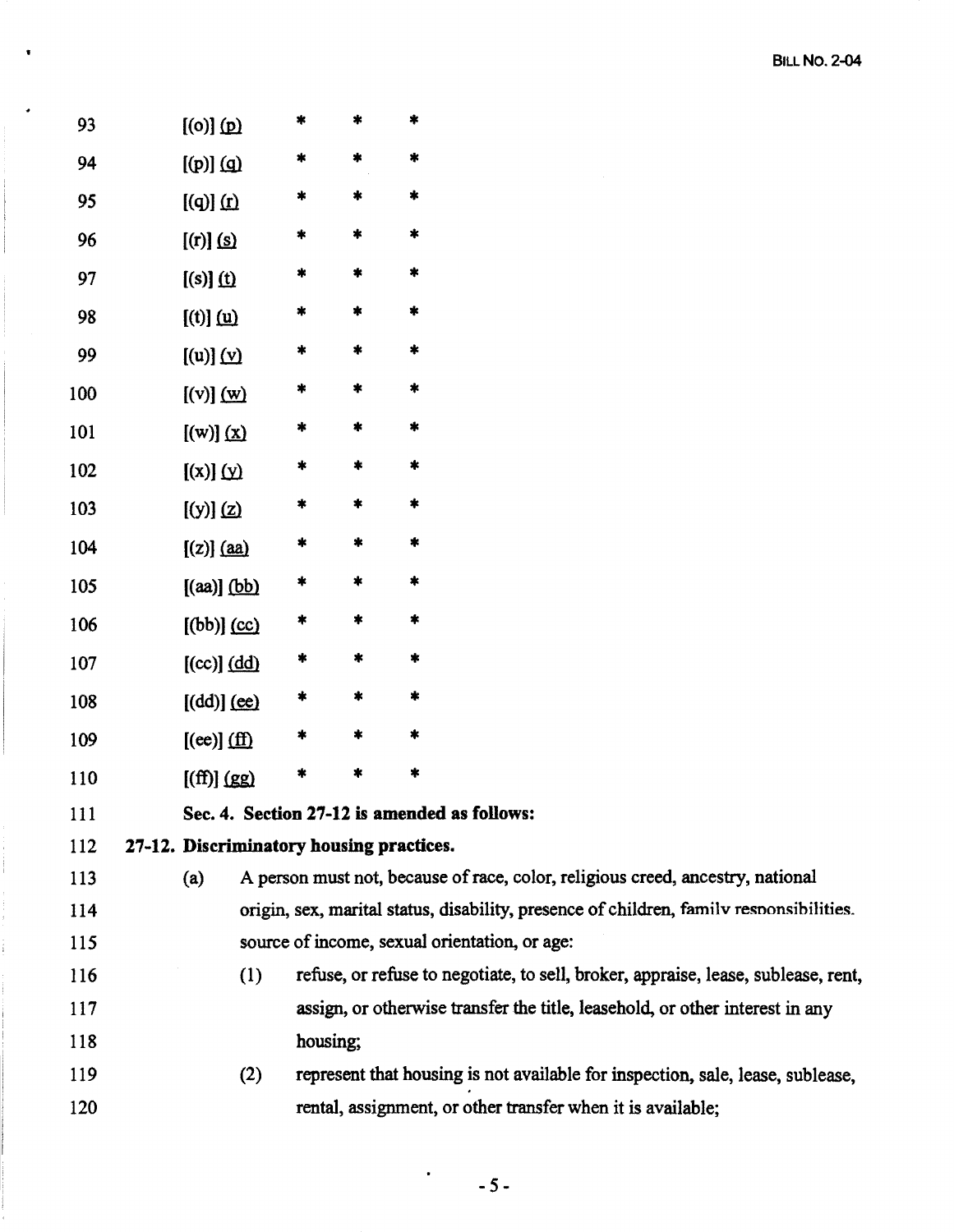$\hat{\mathbf{v}}$ 

 $\hat{\mathbf{v}}$ 

| 121 |     | (3) | otherwise deny or withhold any housing from any person;                           |
|-----|-----|-----|-----------------------------------------------------------------------------------|
| 122 |     | (4) | include in the terms, conditions, or privileges of any sale, lease, sublease,     |
| 123 |     |     | rental, assignment, or other transfer of any housing, any clause, condition,      |
| 124 |     |     | or restriction discriminating against any person in the use or occupancy of       |
| 125 |     |     | that housing;                                                                     |
| 126 |     | (5) | discriminate in the furnishing of any facilities, repairs, improvements, or       |
| 127 |     |     | services, or in the terms, conditions, privileges, or tenure of occupancy of      |
| 128 |     |     | any person.                                                                       |
| 129 | (b) |     | A lending institution must not because of race, color, religious creed, ancestry, |
| 130 |     |     | national origin, sex, marital status, disability, presence of children, family    |
| 131 |     |     | responsibilities. source of income, sexual orientation, or age discriminate in:   |
| 132 |     | (1) | lending money;                                                                    |
| 133 |     | (2) | guaranteeing loans;                                                               |
| 134 |     | (3) | accepting a deed of trust or mortgage;                                            |
| 135 |     | (4) | making available funds for the purchase, acquisition, construction,               |
| 136 |     |     | alteration, rehabilitation, repair, or maintenance of any housing;                |
| 137 |     | (5) | fixing the rates, terms, conditions, or provisions of any financial               |
| 138 |     |     | assistance; or                                                                    |
| 139 |     | (6) | extending any other service in connection with housing finance.                   |
| 140 | (c) | (1) | A person must not:                                                                |
| 141 |     |     | publish or circulate, or cause to be published or circulated, any<br>(A)          |
| 142 |     |     | housing notice, statement, listing, or advertisement;                             |
| 143 |     |     | announce a policy, or use any form of application for the purchase,<br>(B)        |
| 144 |     |     | lease, rental, or financing of any housing; or                                    |
| 145 |     |     | make any record or formal business inquiry in connection with the<br>(C)          |
| 146 |     |     | prospective purchase, lease, rental, or financing of any housing;                 |
| 147 |     |     | indicating that race, color, religious creed, ancestry, national                  |
| 148 |     |     | origin, sex, marital status, disability, presence of children, family             |
| 149 |     |     | responsibilities source of income, sexual orientation, or age could               |
| 150 |     |     | influence or affect any act described in subsections (a) and (b).                 |
| 151 |     | (2) | This subsection does not prohibit:                                                |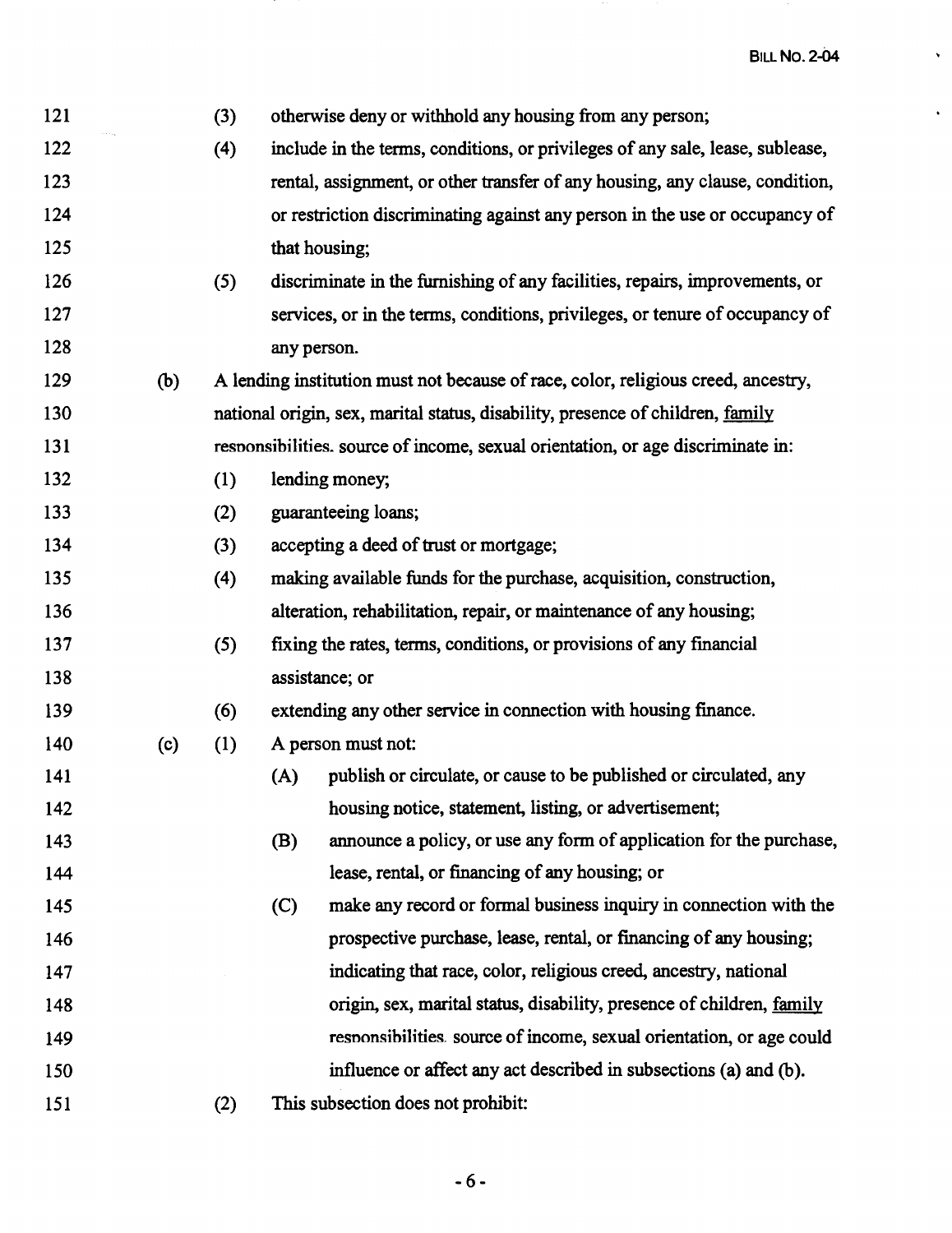' BILL **No. 2-04** 

| 152 |     |     | (A)                | use of a logo or other means of advertising that housing is suitable             |
|-----|-----|-----|--------------------|----------------------------------------------------------------------------------|
| 153 |     |     |                    | or adapted to use by persons with a disability; or                               |
| 154 |     |     | (B)                | keeping records or making reports required by federal, State, or                 |
| 155 |     |     |                    | County law.                                                                      |
| 156 |     |     |                    | 字<br>*<br>寒                                                                      |
| 157 | (e) |     | A person must not: |                                                                                  |
| 158 |     | (1) |                    | directly or indirectly induce or attempt to induce any person to transfer an     |
| 159 |     |     |                    | interest in any housing by representations regarding the existing or             |
| 160 |     |     |                    | potential proximity of real property owned, used, or occupied by any             |
| 161 |     |     |                    | person of any particular race, sex, color, religious creed, ancestry, national   |
| 162 |     |     |                    | origin, disability, source of income, sexual orientation, age, [or] the          |
| 163 |     |     |                    | presence of children. or family responsibilities.                                |
| 164 |     | (2) |                    | promote, induce, influence, or attempt to promote, induce, or influence by       |
| 165 |     |     |                    | the use of postal cards, letters, circulars, telephone, visitation, or any other |
| 166 |     |     |                    | means, directly or indirectly, a property owner, occupant, or tenant to list     |
| 167 |     |     |                    | for sale, sell, remove from, lease, assign, transfer, or otherwise dispose of    |
| 168 |     |     |                    | any housing having the effect of inciting neighborhood unrest or                 |
| 169 |     |     |                    | community tension in any street, block, neighborhood, or any other area          |
| 170 |     |     |                    | by referring to the race, sex, color, religious creed, ancestry, national        |
| 171 |     |     |                    | origin, disability, presence of children, family responsibilities, source of     |
| 172 |     |     |                    | income, sexual orientation, or age of actual or anticipated neighbors,           |
| 173 |     |     |                    | tenants, or other prospective buyers or occupants of any housing.                |
| 174 |     | (3) |                    | make or cause another person to make a statement or in any other manner          |
| 175 |     |     |                    | attempt to incite neighborhood unrest or community tension in any street,        |
| 176 |     |     |                    | block, neighborhood, or any other area to obtain a listing of any housing        |
| 177 |     |     |                    | for sale, rental, assignment, transfer, or other disposition by referring to     |
| 178 |     |     |                    | the race, sex, color, religious creed, ancestry, national origin, disability,    |
| 179 |     |     |                    | presence of children, family responsibilities. source of income, sexual          |
| 180 |     |     |                    | orientation, or age of actual or anticipated neighbors, tenants, or other        |
| 181 |     |     |                    | prospective buyers or occupants of any housing where the statement is            |
|     |     |     |                    |                                                                                  |

 $\frac{1}{1}$ 

-7-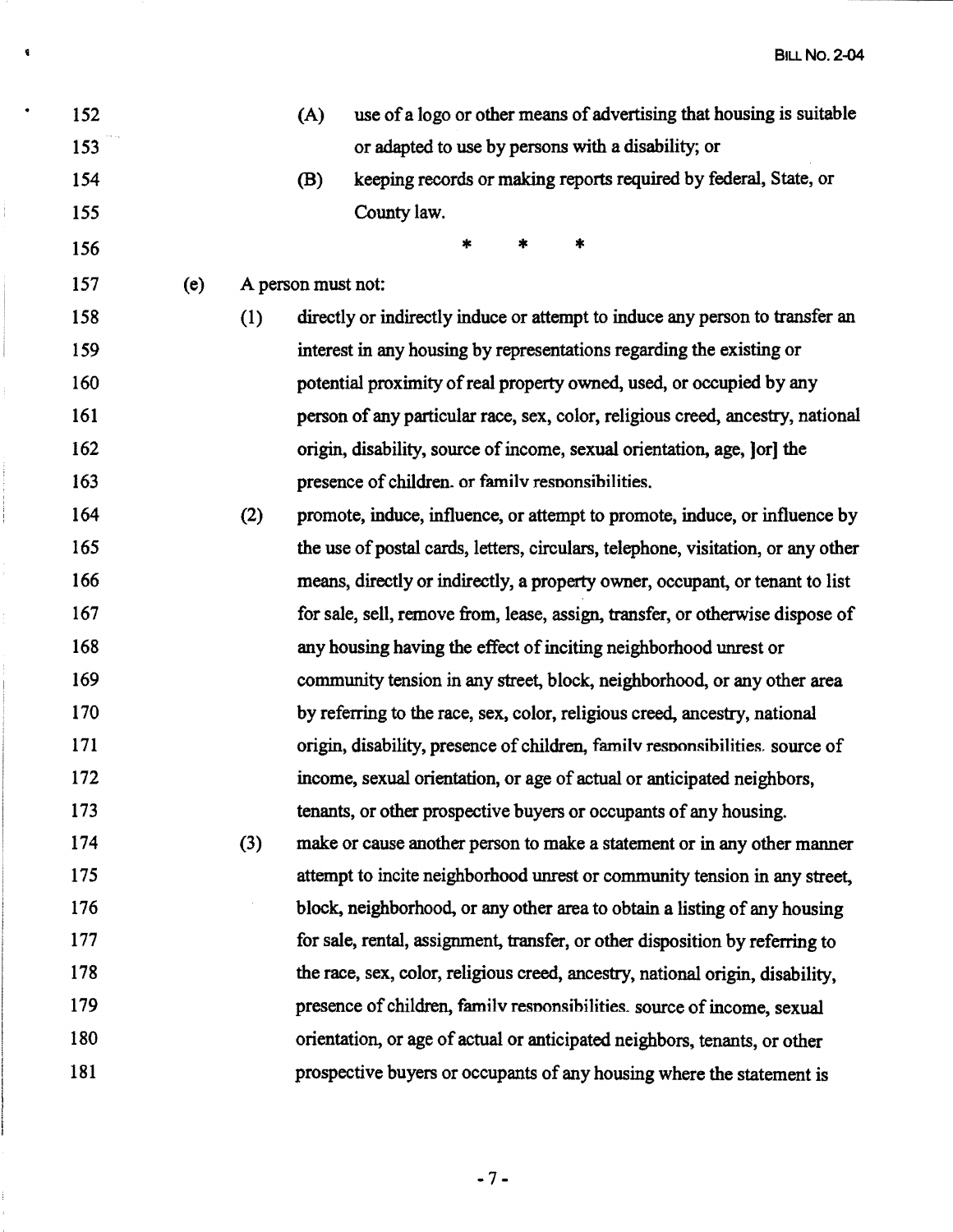BILL **No. 2-04** 

 $\hat{\mathbf{v}}$ 

 $\hat{\mathbf{r}}$ 

| 182 |     |     | false or materially misleading or where there is insufficient basis to judge            |
|-----|-----|-----|-----------------------------------------------------------------------------------------|
| 183 |     |     | its truth or falsity to warrant making the statement.                                   |
| 184 |     | (4) | make any representation to any prospective purchaser or lessee that any                 |
| 185 |     |     | housing in a particular block, neighborhood, or area may undergo, is                    |
| 186 |     |     | undergoing, or has undergone a change with respect to racial, color,                    |
| 187 |     |     | religious, nationality, presence of children, family responsibilities. source           |
| 188 |     |     | of income, disability, sex, sexual orientation, age, or ethnic composition.             |
| 189 |     | (5) | place a sign or other display either purporting to offer for sale, lease,               |
| 190 |     |     | assignment, transfer, or other disposition, or tending to lead to the belief            |
| 191 |     |     | that a bona fide offer is being made to sell, lease, assign, transfer, or               |
| 192 |     |     | otherwise dispose of any housing that is not in fact available or offered for           |
| 193 |     |     | sale, lease, assignment, transfer, or other disposition.                                |
| 194 |     | (6) | induce or attempt to induce the sale or listing for sale of any housing by              |
| 195 |     |     | representing that the presence or anticipated presence of persons of any                |
| 196 |     |     | particular race, sex, color, religious creed, ancestry, national origin,                |
| 197 |     |     | disability, presence of children, family responsibilities, source of income,            |
| 198 |     |     | sexual orientation, or age in the area will or may result in:                           |
| 199 |     |     | (A)<br>lower property values;                                                           |
| 200 |     |     | (B)<br>increased criminal or antisocial behavior in the area; or                        |
| 201 |     |     | a decline in quality of the schools serving the area.<br>(C)                            |
| 202 |     | (7) | induce or attempt to induce the sale or listing for sale of any housing by              |
| 203 |     |     | representing that the presence or anticipated presence of persons of any                |
| 204 |     |     | particular race, sex, color, religious creed, ancestry, sexual orientation,             |
| 205 |     |     | presence of children, family responsibilities, source of income, or national            |
| 206 |     |     | origin in the area will or may result in a change in the racial, color,                 |
| 207 |     |     | religious, age, nationality, or ethnic composition of the block,                        |
| 208 |     |     | neighborhood, or area where the property is located.                                    |
| 209 |     |     | *                                                                                       |
| 210 | (g) |     | A person, must not because of race, color, religious creed, ancestry, national          |
| 211 |     |     | origin, sex, marital status, disability, presence of children, family responsibilities. |
| 212 |     |     | source of income, sexual orientation, or age deny any other person:                     |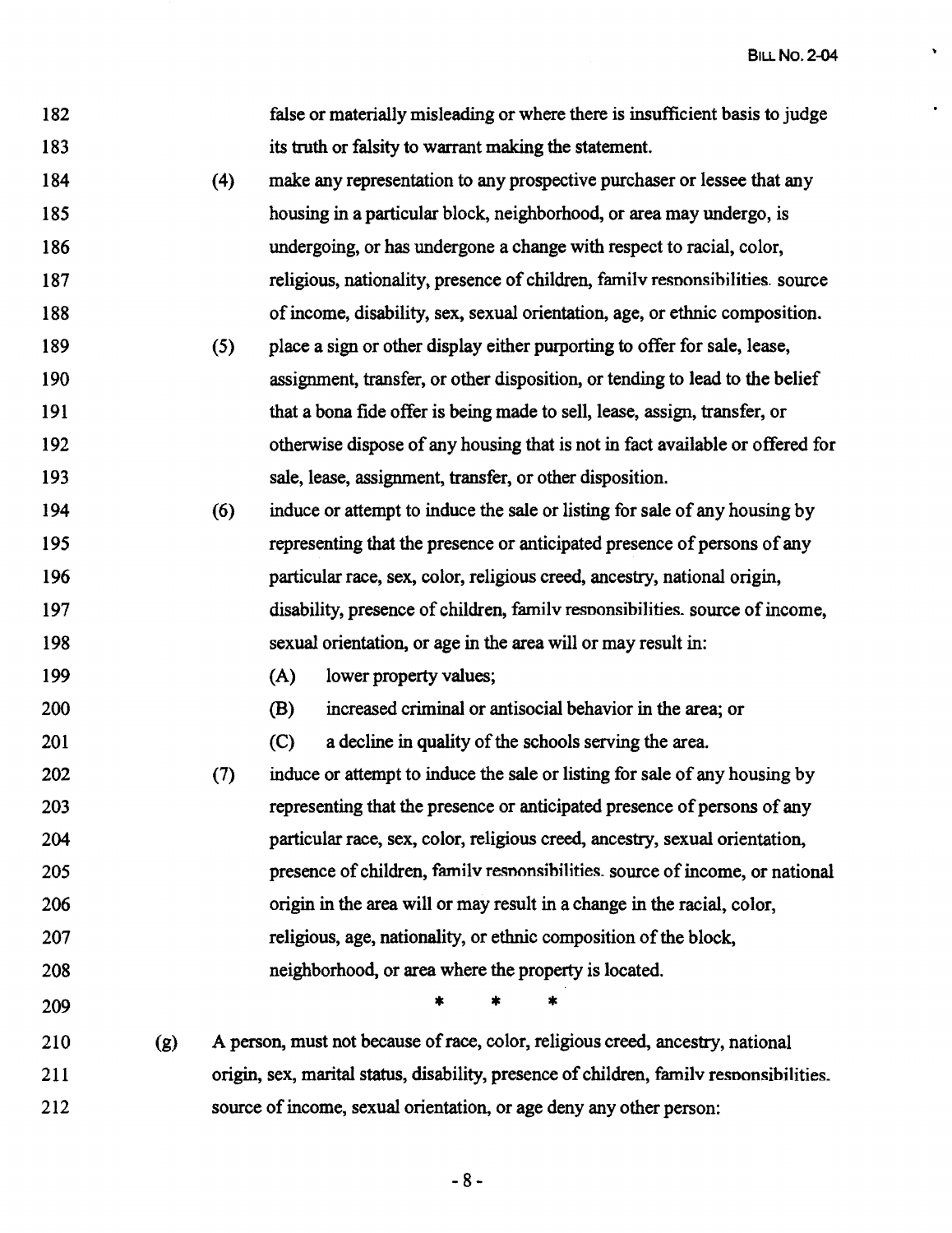| access to or membership or participation in any multiple-listing service,            |
|--------------------------------------------------------------------------------------|
| real estate brokers' organization, or other service, organization, or facility       |
| relating to the business of buying, selling, or renting housing in the               |
|                                                                                      |
| discriminate against any person in the terms or conditions of the access,            |
| membership, or participation in any multiple-listing service, real estate            |
| brokers' organization, or other service, organization, or facility relating to       |
| the business of buying, selling, or renting housing.                                 |
|                                                                                      |
|                                                                                      |
|                                                                                      |
|                                                                                      |
| The prohibitions in this division against discriminating on account of age, [or] the |
| presence of children. or family responsibilities do not apply to any:                |
| Housing [[facilities]] for the elderly that [[are]] is required by federal,          |
| state, county, or municipal [[regulations]] law to restrict occupancy to             |
| individuals of a minimum age and other members of their household over               |
|                                                                                      |
| Housing [[facilities]] whose declaration, bylaws, charter, or other                  |
| incorporating documents restrict that housing to occupancy by individuals            |
| [[sixty-two (62)]] $62$ years [[of age]] $9d$ or older and other members of          |
| their household over [[the age of eighteen $(18)$ ]] 18 years old;                   |
| Retirement [[communities that are]] community located in a planned                   |
| retirement community zone as [[described]] defined in Section 59-C-7.4               |
|                                                                                      |
| Housing [[facilities]] that the [[human relations]] Commission                       |
| [[determines]] finds limited [[the occupants of the housing facility]]               |
| occunancy to adults on or before February 5, 1984; and                               |
| Housing [[facilities]], subsidized in whole or in part by the County, that           |
|                                                                                      |
|                                                                                      |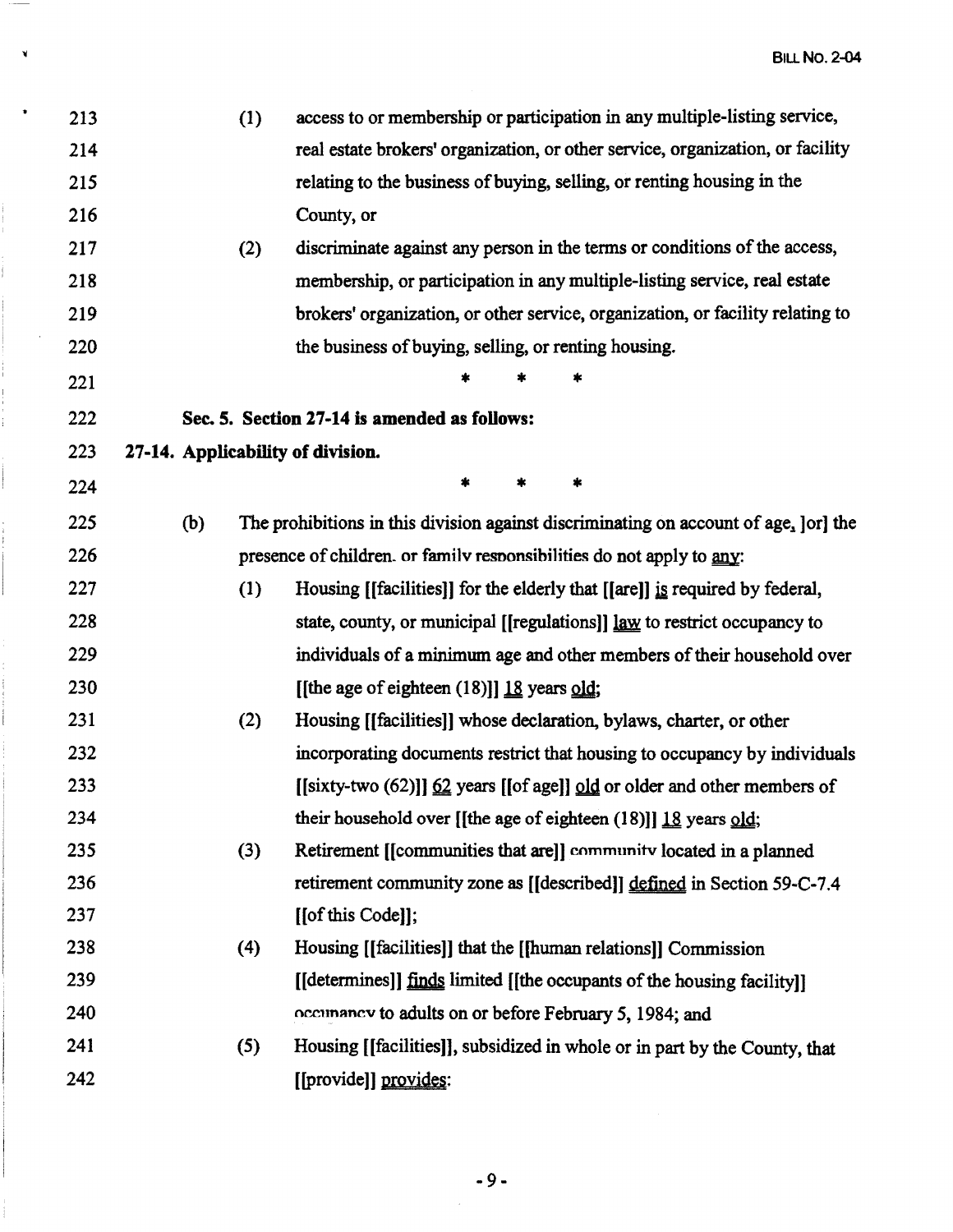$\bar{\mathbf{y}}$ 

 $\hat{\mathbf{r}}$ 

| 243 |     |     | $\left[\begin{bmatrix} a \\ b \end{bmatrix}\right]$ (A) Housing for adults and children who are undergoing a transition |
|-----|-----|-----|-------------------------------------------------------------------------------------------------------------------------|
| 244 |     |     | in their lives because of a change in their family relationships;                                                       |
| 245 |     |     | $[[b.]]$ $(B)$ Child care services;                                                                                     |
| 246 |     |     | [[c.]] (C) Career guidance; and                                                                                         |
| 247 |     |     | $[[d.]]$ $[$                                                                                                            |
| 248 |     |     | *<br>*                                                                                                                  |
| 249 |     |     | Sec. 6. Section 27-16 is amended as follows:                                                                            |
| 250 |     |     | 27-16. Discriminatory practices in commercial real estate.                                                              |
| 251 | (a) |     | A person must not, because of race, color, religious creed, ancestry, national                                          |
| 252 |     |     | origin, sex, marital status, disability, presence of children, family responsibilities.                                 |
| 253 |     |     | sexual orientation, or age:                                                                                             |
| 254 |     | (1) | refuse or refuse to negotiate to sell, lease, sublease, rent, assign, or                                                |
| 255 |     |     | otherwise transfer commercial real estate;                                                                              |
| 256 |     | (2) | represent that commercial real estate is not available for inspection, sale,                                            |
| 257 |     |     | lease, sublease, rental, assignment, or other transfer when it is available;                                            |
| 258 |     | (3) | deny or withhold commercial real estate from any person;                                                                |
| 259 |     | (4) | include in the terms, conditions, or privileges of any sale, lease, sublease,                                           |
| 260 |     |     | rental, assignment, or other transfer of commercial real estate any clause,                                             |
| 261 |     |     | condition, or restriction discriminating against any person in the use or                                               |
| 262 |     |     | occupancy of the real estate; or                                                                                        |
| 263 |     | (5) | discriminate in furnishing any facilities, repairs, improvements, or                                                    |
| 264 |     |     | services, or in the terms, conditions, privileges, or tenure of occupancy.                                              |
| 265 | (b) |     | A lending institution must not, because of race, color, religious creed, ancestry,                                      |
| 266 |     |     | national origin, sex, marital status, disability, presence of children, family                                          |
| 267 |     |     | responsibilities. sexual orientation, or age:                                                                           |
| 268 |     | (1) | discriminate in lending money, guaranteeing loans, accepting a deed of                                                  |
| 269 |     |     | trust or mortgage, or otherwise making available funds to acquire,                                                      |
| 270 |     |     | construct, alter, rehabilitate, repair, or maintain commercial real estate; or                                          |
| 271 |     | (2) | discriminate in fixing the rates, terms, conditions, or provisions of                                                   |
| 272 |     |     | financial assistance, or in extending service in connection with financial                                              |
| 273 |     |     | assistance.                                                                                                             |
|     |     |     |                                                                                                                         |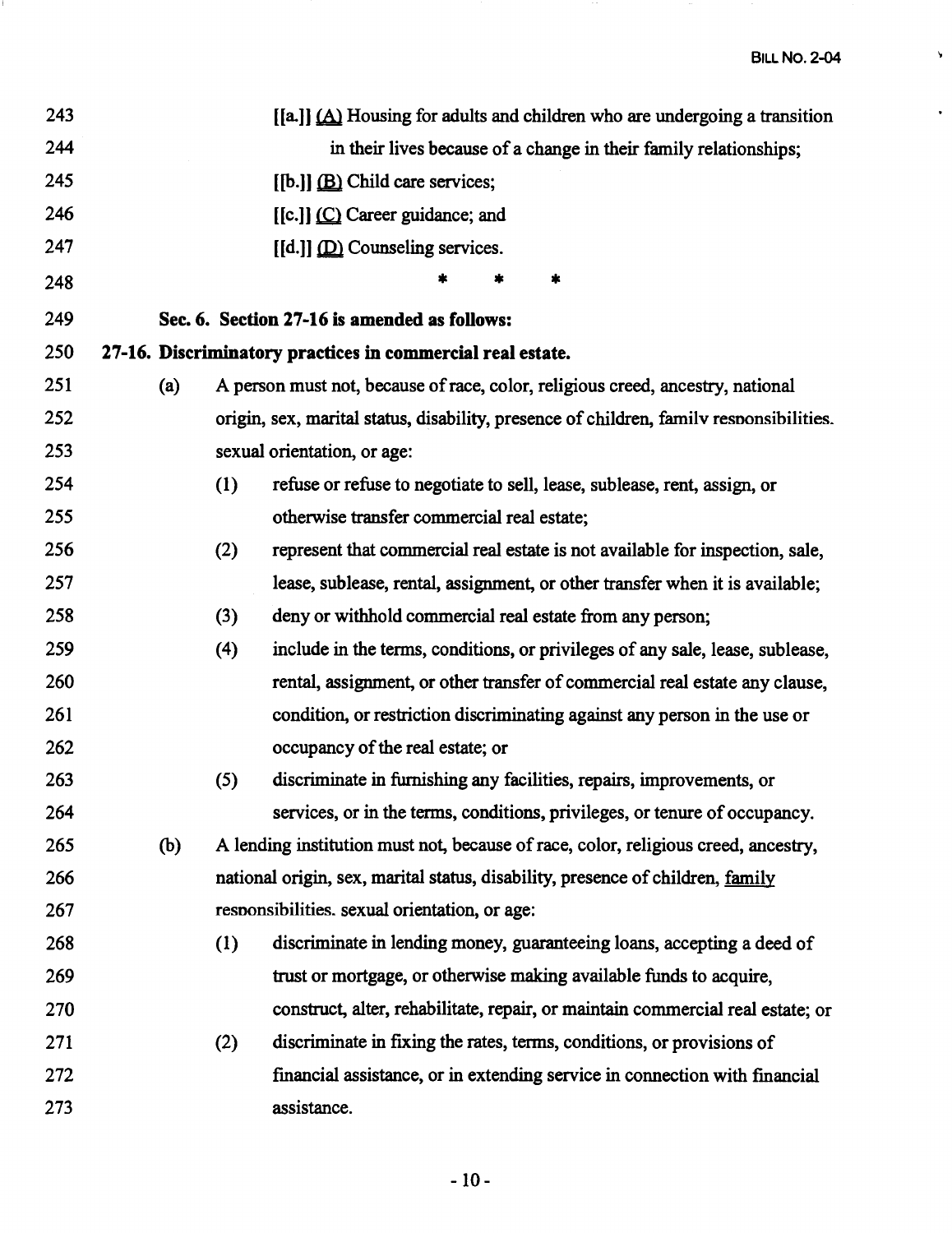| ٠ | 274 | (c) |             | A person must not because of race, color, religious creed, ancestry, national           |
|---|-----|-----|-------------|-----------------------------------------------------------------------------------------|
|   | 275 |     |             | origin, sex, marital status, disability, presence of children, family responsibilities. |
|   | 276 |     |             | source of income, sexual orientation, or age:                                           |
|   | 277 |     | (1)         | publish or circulate, or cause to be published or circulated, any                       |
|   | 278 |     |             | commercial real estate notice, statement, listing, or advertisement;                    |
|   | 279 |     | (2)         | announce a policy, or use any form of application for the purchase, lease,              |
|   | 280 |     |             | rental, or financing of commercial real estate; or                                      |
|   | 281 |     | (3)         | make any record or formal business inquiry in connection with the                       |
|   | 282 |     |             | prospective purchase, lease, rental, or financing of any commercial real                |
|   | 283 |     |             | estate.                                                                                 |
|   | 284 |     |             | This subsection does not prohibit the use of a logo or other means of advertising       |
|   | 285 |     |             | that any commercial real estate is suitable or adapted to use by persons with a         |
|   | 286 |     | disability. |                                                                                         |
|   | 287 |     |             | $\ast$<br>*<br>*                                                                        |
|   | 288 | (e) |             | A person must not:                                                                      |
|   | 289 |     | (1)         | induce or attempt to induce, by direct or indirect methods, any person to               |
|   | 290 |     |             | transfer commercial real estate by representations regarding the existing or            |
|   | 291 |     |             | potential proximity of real estate owned, used, or occupied by any person               |
|   | 292 |     |             | of any particular race, color, religious creed, ancestry, national origin, sex,         |
|   | 293 |     |             | marital status, disability, sexual orientation, age, [or] the presence of               |
|   | 294 |     |             | children. or family responsibilities:                                                   |
|   | 295 |     | (2)         | represent to any prospective purchaser or lessee that any commercial real               |
|   | 296 |     |             | estate in a particular area may undergo, is undergoing, or has undergone a              |
|   | 297 |     |             | change with respect to racial, color, religious creed, ancestry, nationality,           |
|   | 298 |     |             | marital status, disability, presence of children, family responsibilities. sex,         |
|   | 299 |     |             | sexual orientation, ethnic composition, or age of occupants of the area; or             |
|   | 300 |     | (3)         | place a sign or other display either purporting to offer for sale, lease,               |
|   | 301 |     |             | assignment, transfer, or other disposition, or tending to lead to the belief            |
|   | 302 |     |             | that a bona fide offer is being made to sell, lease, assign, transfer, or               |
|   | 303 |     |             | otherwise dispose of any commercial real estate that is not in fact available           |
|   | 304 |     |             | or offered for sale, lease, assignment, transfer, or other disposition,                 |
|   |     |     |             |                                                                                         |

**1** 

 $\mathcal{L}_{\mathcal{A}}$  and  $\mathcal{L}_{\mathcal{A}}$  and  $\mathcal{L}_{\mathcal{A}}$ 

- 11-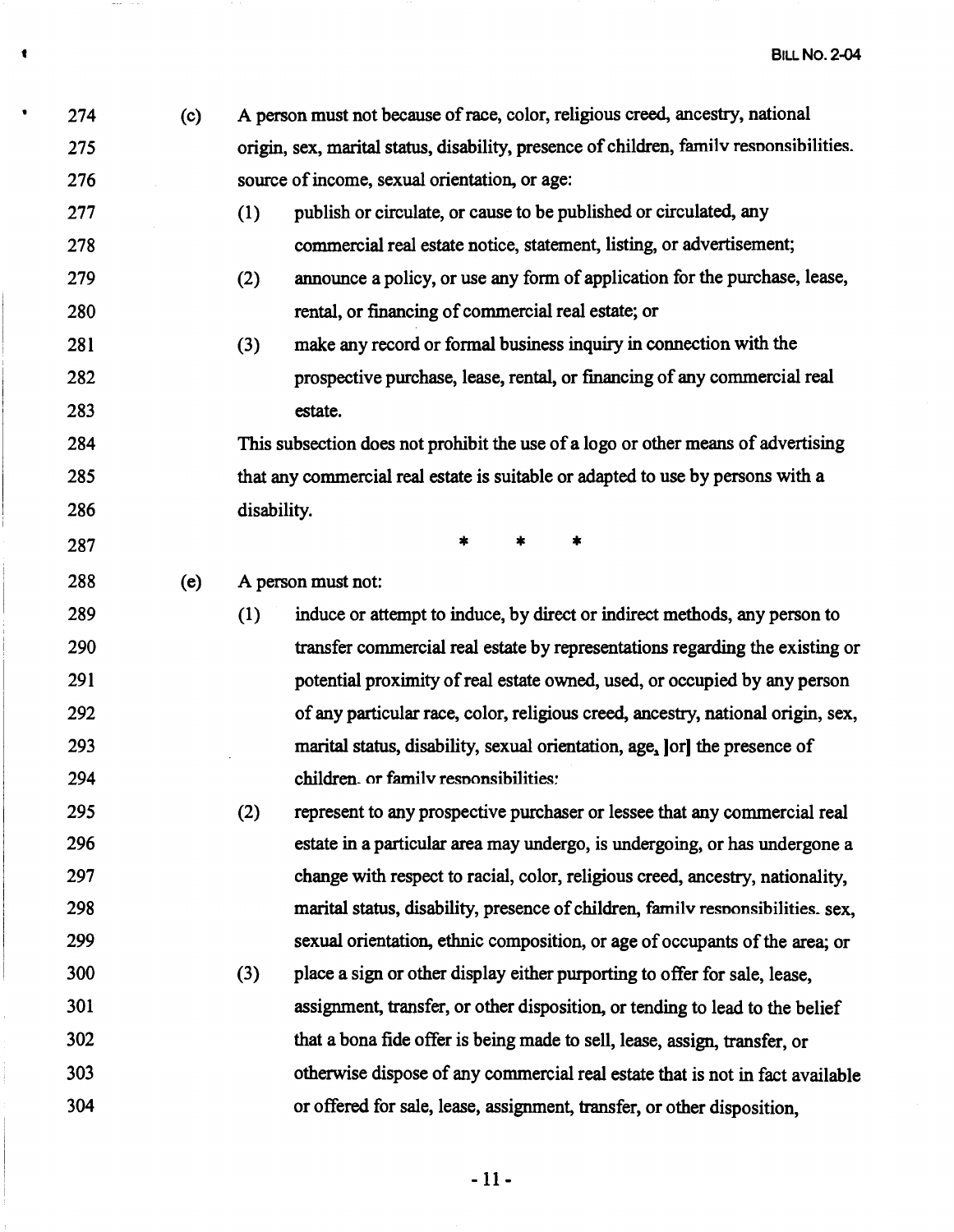$\bar{\mathbf{y}}$ 

 $\bullet$ 

| 305 |     |     |     | because of race, color, religious creed, ancestry, national origin, sex,                |
|-----|-----|-----|-----|-----------------------------------------------------------------------------------------|
| 306 |     |     |     | marital status, disability, presence of children, family responsibilities.              |
| 307 |     |     |     | sexual orientation, or age.                                                             |
| 308 |     |     |     | 袁<br>*                                                                                  |
| 309 | (g) |     |     | A person must not because of race, color, religious creed, ancestry, national           |
| 310 |     |     |     | origin, sex, marital status, disability, presence of children, family responsibilities. |
| 311 |     |     |     | source of income, sexual orientation, or age:                                           |
| 312 |     | (1) |     | deny any other person access to or membership or participation in any                   |
| 313 |     |     |     | multiple-listing service, real estate brokers' organization, or other service,          |
| 314 |     |     |     | organization, or facility relating to the business of buying, selling, or               |
| 315 |     |     |     | renting commercial real estate; or                                                      |
| 316 |     | (2) |     | discriminate against any person in the terms or conditions of the access,               |
| 317 |     |     |     | membership, or participation in any multiple-listing service, real estate               |
| 318 |     |     |     | brokers' organization, or other service, organization, or facility relating to          |
| 319 |     |     |     | the business of buying, selling, or renting commercial real estate.                     |
| 320 |     |     |     | Sec. 7. Section 27-19 is amended as follows:                                            |
| 321 |     |     |     | 27-19. Discriminatory employment practices.                                             |
| 322 | (a) |     |     | A person must not because of the race, color, religious creed, ancestry, national       |
| 323 |     |     |     | origin, age, sex, marital status, sexual orientation, family responsibilities. or       |
| 324 |     |     |     | genetic status of any individual or disability of a qualified individual, or because    |
| 325 |     |     |     | of any reason that would not have been asserted but for the race, color, religious      |
| 326 |     |     |     | creed, ancestry, national origin, age, sex, marital status, disability, sexual          |
| 327 |     |     |     | orientation, family responsibilities, or genetic status:                                |
| 328 |     | (1) |     | For an employer:                                                                        |
| 329 |     |     | (A) | fail or refuse to hire, fail to accept the services of, discharge any                   |
| 330 |     |     |     | individual, or otherwise discriminate against any individual with                       |
| 331 |     |     |     | respect to compensation, terms, conditions, or privileges of                            |
| 332 |     |     |     | employment; or                                                                          |
| 333 |     |     | (B) | limit, segregate, or classify employees in any way that would                           |
| 334 |     |     |     | deprive or tend to affect adversely any individual's employment                         |
| 335 |     |     |     | opportunities or status as an employee;                                                 |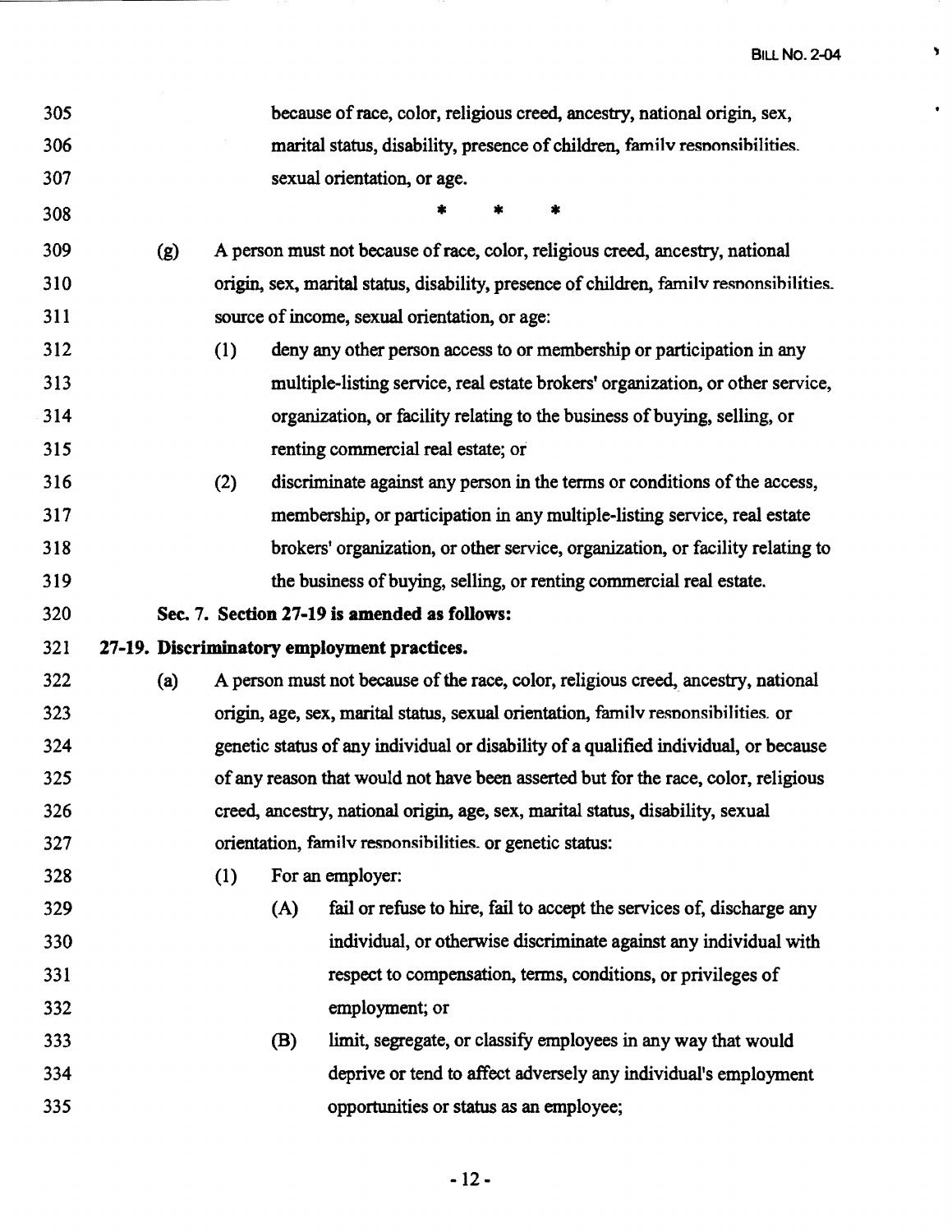| 336 |     | (2) |     | For an employment agency: fail or refuse to refer for employment, assign             |
|-----|-----|-----|-----|--------------------------------------------------------------------------------------|
| 337 |     |     |     | job classifications to, classify or refer for employment, or otherwise               |
| 338 |     |     |     | discriminate against, any individual;                                                |
| 339 |     | (3) |     | For a labor organization:                                                            |
| 340 |     |     | (A) | exclude or expel from its membership, or otherwise discriminate                      |
| 341 |     |     |     | against any individual;                                                              |
| 342 |     |     | (B) | limit, segregate, or classify its membership or classify, or fail or                 |
| 343 |     |     |     | refuse to refer for employment, any individual in any way that                       |
| 344 |     |     |     | would deprive or tend to deprive any individual of equal                             |
| 345 |     |     |     | employment opportunities, or affect adversely the individual's                       |
| 346 |     |     |     | employment opportunities or status as an employee or as an                           |
| 347 |     |     |     | applicant for employment; or                                                         |
| 348 |     |     | (C) | cause or attempt to cause an employer to discriminate against an                     |
| 349 |     |     |     | individual in violation of this section; or                                          |
| 350 |     | (4) |     | For an employer, labor organization, or joint labor-management                       |
| 351 |     |     |     | committee controlling apprenticeship or other training programs:                     |
| 352 |     |     |     | discriminate against any individual in admission to, or employment in, any           |
| 353 |     |     |     | program established to provide apprenticeship or other training.                     |
| 354 |     |     |     | *<br>*                                                                               |
| 355 | (d) | (1) |     | Except as provided in paragraph 2, a person must not print, publish, or              |
| 356 |     |     |     | cause to be printed or published, any notice or advertisement indicating any         |
| 357 |     |     |     | preference, limitation, or specification based on race, color, religious creed,      |
| 358 |     |     |     | ancestry, national origin, age, sex, marital status, disability, sexual orientation, |
| 359 |     |     |     | family responsibilities. or genetic status relating to:                              |
| 360 |     |     | (A) | employment by an employer;                                                           |
| 361 |     |     | (B) | membership in or any classification or referral for employment by                    |
| 362 |     |     |     | a labor organization; or                                                             |
| 363 |     |     | (C) | any classification or referral for employment by an employment                       |
| 364 |     |     |     | agency.                                                                              |
| 365 |     | (2) |     | This subsection does not prohibit a notice or advertisement from                     |
| 366 |     |     |     | indicating a preference, limitation, or specification that is a bona fide            |

 $\mathcal{L}_{\mathcal{L}}$ 

 $\vec{v}$ 

 $\hat{\mathbf{v}}$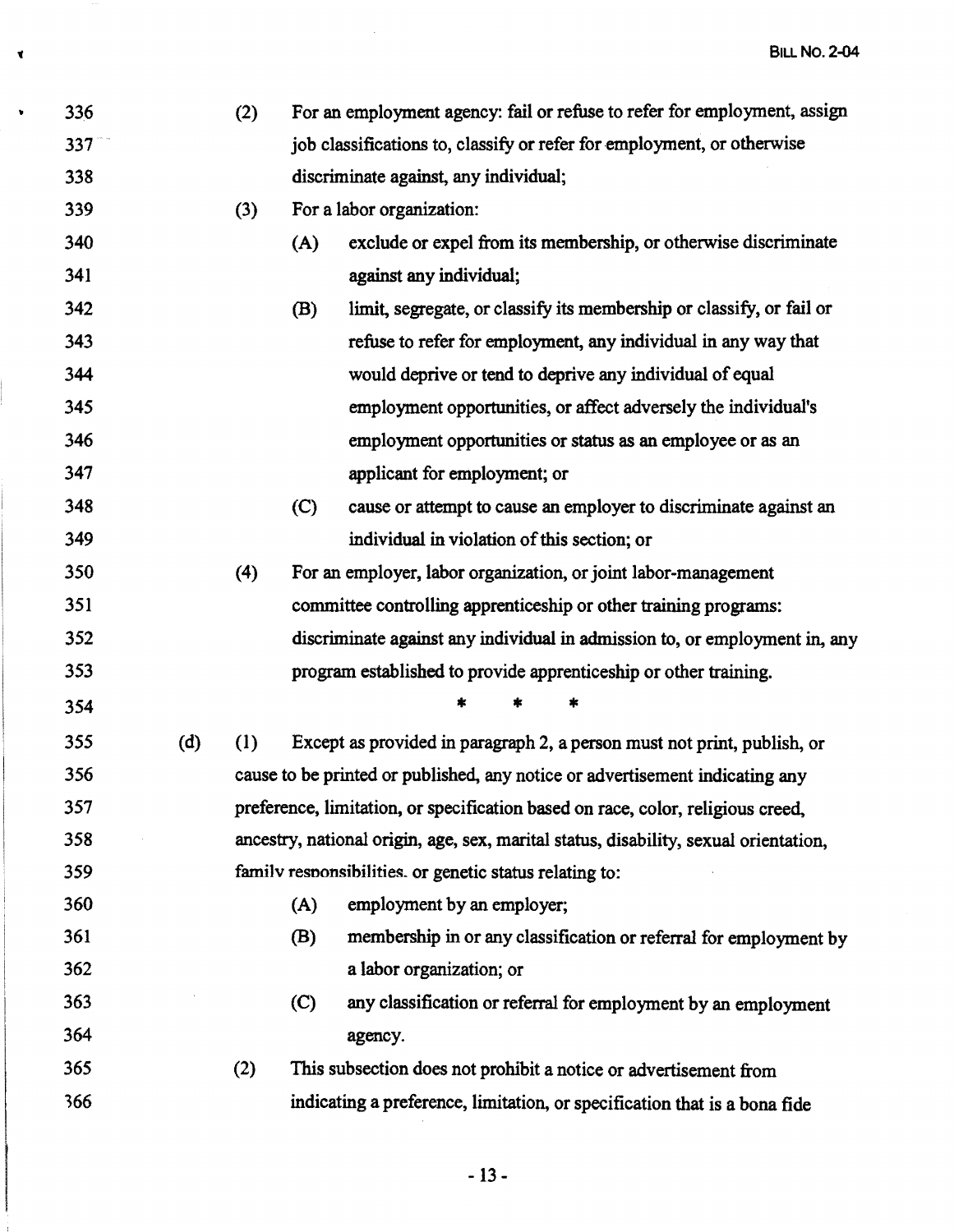BILL **No. 2-04** 

 $\mathbf{r}$ 

v.

| 367 |           |     | occupational qualification for employment reasonably necessary to the         |
|-----|-----------|-----|-------------------------------------------------------------------------------|
| 368 |           |     | normal operation of the particular business or enterprise.                    |
| 369 | (e)       |     | Notwithstanding any other provision of this division, it is not an unlawful   |
| 370 |           |     | employment practice:                                                          |
| 371 |           | (1) | for an employer to hire and employe employees, for an employment agency       |
| 372 |           |     | to classify or refer for employment any individual, for a labor organization  |
| 373 |           |     | to classify its membership or to classify or refer for employment any         |
| 374 |           |     | individual, or for an employer, labor organization or joint labor-            |
| 375 |           |     | management committee controlling apprenticeship or other training or          |
| 376 |           |     | retraining programs, to admit or employ any individual in any program, on     |
| 377 |           |     | the basis of race, color, religious creed, age, sex, marital status, national |
| 378 |           |     | origin, ancestry, disability, sexual orientation, family responsibilities. or |
| 379 |           |     | genetic status based on a bona fide occupational qualification reasonably     |
| 380 |           |     | necessary to the normal operation of that particular business or enterprise;  |
| 381 |           | (2) | for a religious corporation, association, or society to hire and employ       |
| 382 |           |     | employees of a particular religion; or                                        |
| 383 |           | (3) | for an employer to deny employment on the basis of religious creed if the     |
| 384 |           |     | observance, practice, or belief cannot be reasonably accommodated by an       |
| 385 |           |     | employer without causing undue hardship on the conduct of the                 |
| 386 |           |     | employer's business.                                                          |
| 387 |           |     | $\ast$<br>$\ast$<br>*                                                         |
| 388 | Approved: |     |                                                                               |

389  $$kA$$ 

Steven A. Silverman, President, County Council

390 *Approved:* 

 $391~$ 

Douglas M. Duncan, County Executive

fJaJ} *I l/,* ~tJo4  $'$  Date  $\cdot$ 

 $435cm$ Date